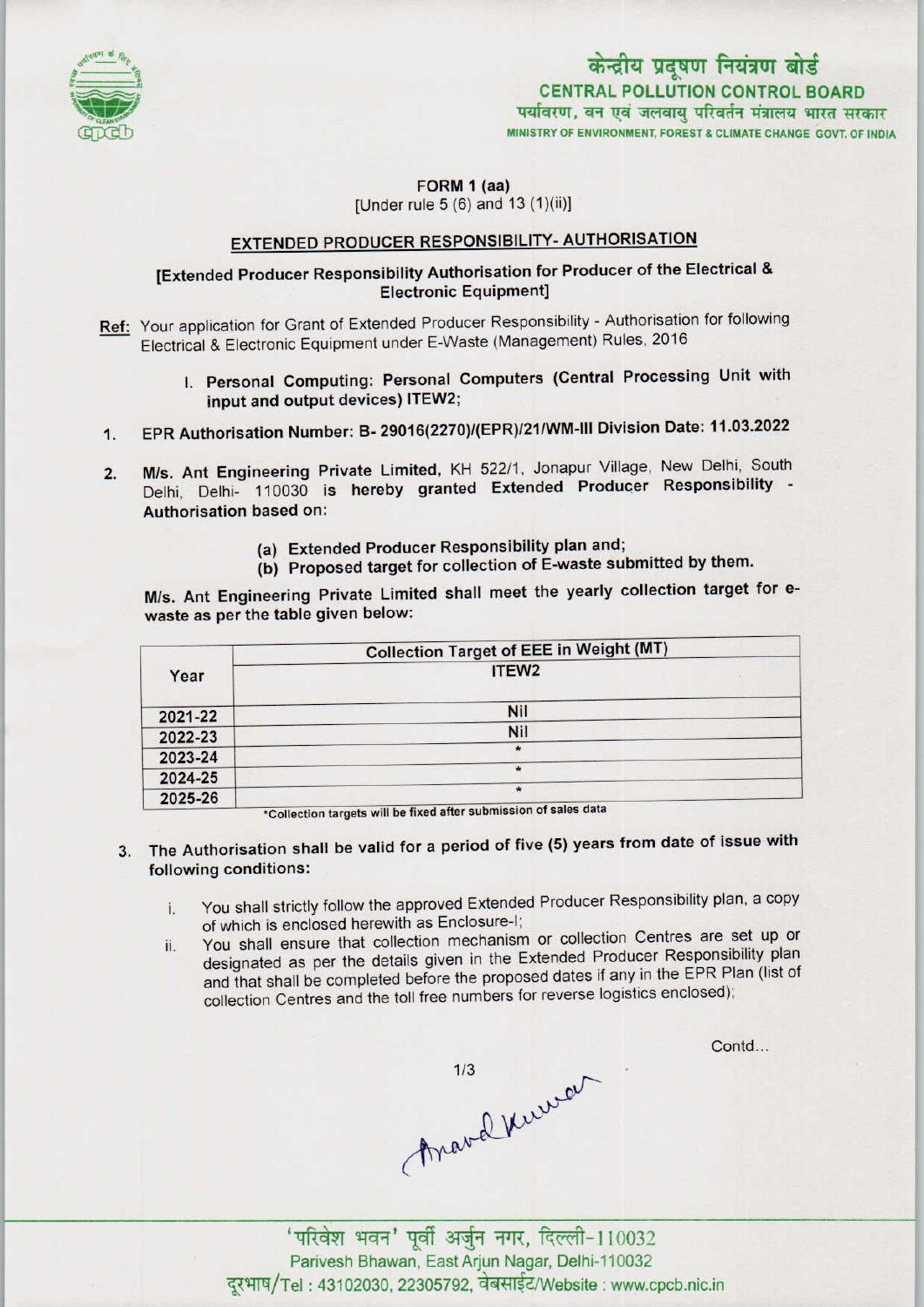

From pre page...

- iii. You shall ensure that all the collected e-waste is channelized to your Four origin crisule that all the collected e-waste is channelized to your<br>dismantler/recycler M/s Global Waste Solution, Unit-ll, Kilo No. 45/19/1/2011 dismantler/recycler M/s Global Waste Solution, Unit-II, Kila No. 45/19/1/1/3,<br>19,1/1/4,20/21, 20/22 Village Dhaturi, Tehsil Ganaur Sonipat-131039 and record shall be maintained at dismantler/recycler and at your end.
- iv. You shall maintain records, in Form-2 of these Rules, of e-waste and make such records available for scrutiny by Central Pollution Control Board;
- v. You shall file annual returns in Form-3 to the Central Pollution Control Board on or before 30th day of June following the financial year to which that returns relates.

## vi. General Terms & Conditions of the Authorisation:

- a.The authorisation shall comply with provisions of the Environment (Protection) Act, 1986 and the E-waste (Management) Rules,2016 made there under;
- b. The authorisation or its renewal shall be produced for inspection at the request of an officer authorised by the Central Pollution Control Board;
- c.Any change in the approved Extended Producer Responsibility plan should be informed to Central Pollution Control Board within 15 days on which decision shall be communicated by Central Pollution Control Board within sixty days;
- d. It is the duty of the authorised person to take prior permission of the Central Pollution Control Board to close down any collection centre/points or any other facility which are part of the EPR plan;
- e. An application for the renewal of authorisation shall be made as laid down in subrule (vi) of rule of 13(1) the E- Waste (Management) Rules, 2016;
- f. The Board reserves right to cancel/amend/revoke the authorisation at any time as per the policy of the Board or Government.

#### vii. Additional Conditions: -

- a) That the applicant will submit annual sales data along with annual returns;
- b) That the applicant has to ensure that the addresses of collection points provided by them in their EPR Plan are correct and traceable and the collection points/centres are functional;
- c) That the applicant will submit revised application for grant of EPR Authorisation in case of applicant adding/changing PRO or changing its EPR Plan;
- d)That the applicant has to ensure that the e-waste collected at collection centres/points or through Buy-back and DRS mentioned in the application should reach to its authorized dismantler/recycler;

2/3

**Contd** 

Frand Kumar